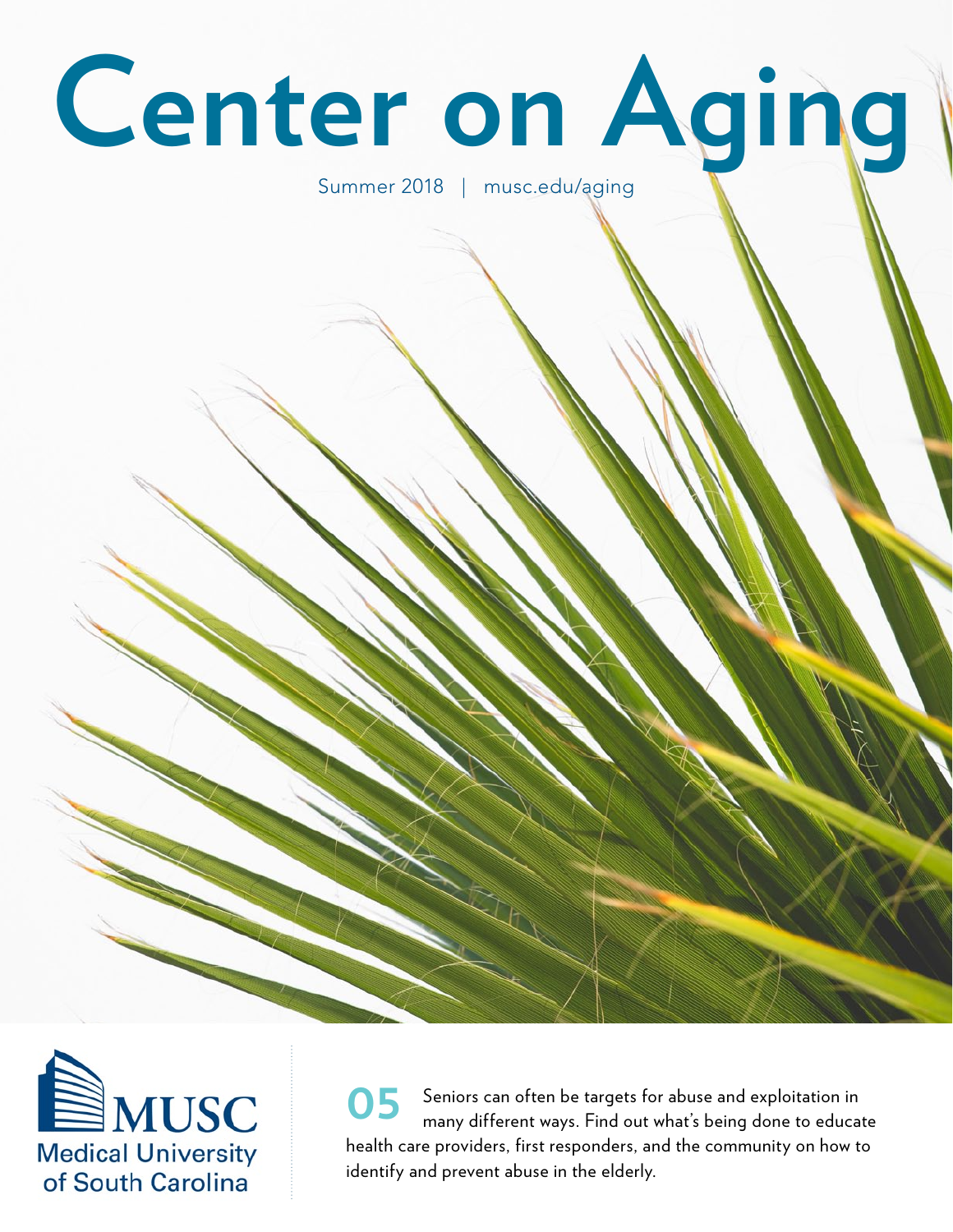# **INSIDE:**

- **02** Director's Note
- **03** Recognitions
- 04 Senior Mentor + Calendar
- **05** Education
- **06** Research
- 07 Service

## **Movement Disorders Program**

**Summer | 2018**



With the passing of each afternoon thunderstorm, summer seems to be flying by! We hope you are enjoying some of the wonderful activities and events that the Lowcountry has to offer this time of year.

We are excited to share with you some outstanding news about MUSC's Movement Disorders Program and new research funding for aging related studies.

The Senior Mentor Program just sent off the 2018 graduates and we are welcoming the class of 2022 to MUSC.

Be sure to read about the collaboration of the Mayor's Office on Aging, Charleston Police Department, City of Charleston Prosecutor's Office, My Sister's House, and Trident Area Agency on Aging with the Enhanced Training and Services to End Abuse in Later Life (ALL) grant on page 5. The ALL grant focuses on changing how victim services and the criminal and civil justice systems respond to domestic violence, dating violence, sexual assault or stalking, neglect, and financial exploitation against victims who are 50 years of age and older.

This issue also introduces you to one of the Center on Aging's newest executive committee member, Addie Middleton, PhD, DPT. Dr. Middleton is an Assistant Professor in the College of Health Professions.

Finally, we look back at the 2018 Senior Expo that was held in May. We are already jumping ahead to next spring to plan for 2019. Thank you to those who attended and sponsored the event.

Heather Boger, Ph.D. Associate Professor and Interim Director Center on Aging



#### **From the Director**

#### **MUSC Movement Disorders Program Named Parkinson's Foundation Center of Excellence**

Congratulations to the Center on Aging's Deputy Director, Vanessa Hinson, MD, PhD and her team at the MUSC Movement Disorders Program on being named a **Parkinson's Foundation Center of Excellence**. Dr. Hinson is the Director of the program that is now designating MUSC as one of 42 centers around the world, including only 28 in the United States.

According to the Parkinson's Foundation, Parkinson's Foundation Center of Excellence status is the most respected and sought after designation in the field of movement disorders, with each center required to meet rigorous clinical, research, professional education and patient service criteria including:

- • providing expert care to more than 127,000 people with PD
- • setting the highest standards of care worldwide for people with PD
- advancing research to improve the lives of everyone with Parkinson's treated at centers and beyond, and for future generations
- providing patient education programs, community outreach programs and specialized Parkinson's training for healthcare professionals

#### **The MUSC Movement Disorder Program is seeking participants who have Parkinson's disease, and are interested in participating in research.**

Currently, there are research studies being conducted for the following conditions:

- Early untreated Parkinson's disease
- Mild to moderate Parkinson's disease
- Moderate to advanced Parkinson's disease
- • Advanced Parkinson's disease with wearing off symptoms
- Freezing of gait with Parkinson's disease
- Cognitive impairment in Parkinson's disease
- Progressive Supranuclear Palsy
- Vascular parkinsonism

If you are interested in participating in a clinical trial, please call the MUSC Movement Disorders Program at 843-792-9115.

The awardees for the 2018 Center on Aging research pilot grants were announced in June.

In its second year, this program is open to junior, mid-level or senior faculty and post-doctoral fellows and required a focus on research related to healthy aging or aging related diseases and conditions.

These awards are designed to provide short-term funding to help researchers gather preliminary data for future extramural funding in research related to improving the health and well-being of older people.

The recipients of the pilot grants for 2018 are:

**Heather Bonihla, PhD, CCC-SLP** Department of Health Science and Research *Respiratory Muscle Strength Training in Presbyphonia*

**Sakamuri Reddy, PhD** Children's Research Institute *NFAM1 stimulation of osteoclast differentiation in Paget's disease of Bone*

**Vanessa Hinson, MD, PhD** Department of Neurology *Transcutaneous Auricular Vagal Nerve Stimulation (taVNS) in Mild to Moderate Parkinson's Disease*



# **CoA Pilot Grants Awarded**

For questions or comments about the Center on Aging Newsletter contact: Kelly Franklin Administrative Coordinator dillonk@musc.edu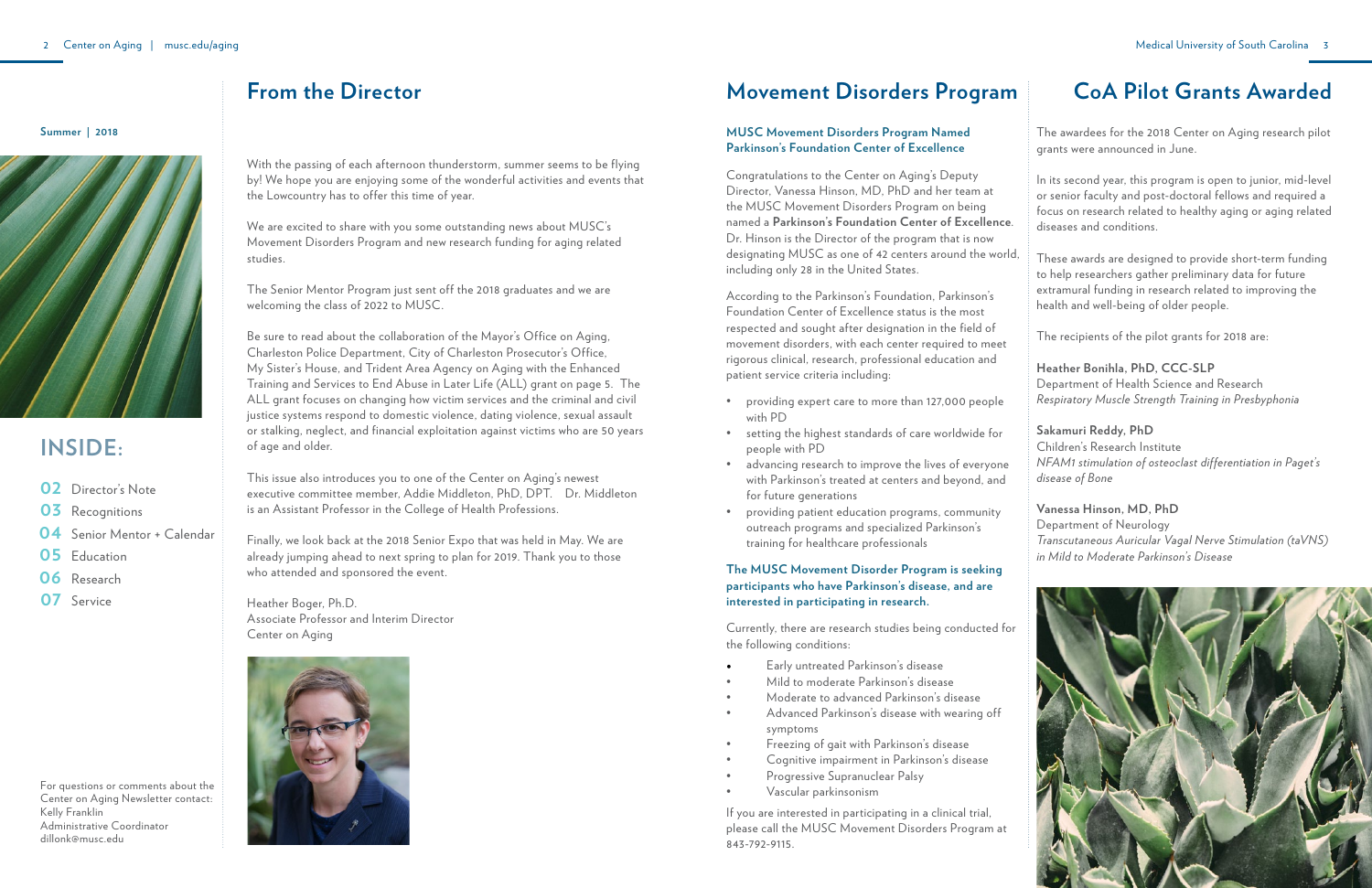#### **mark your calendars**

#### **Senior Mentor Program**

The Class of 2018 College of Medicine students enjoyed a well-earned graduation luncheon in April to thank their Senior Mentors for their contributions to their medical training over the last four years.

All of the medical students at MUSC are paired with a Senior Mentor that they build a unique working relationship with throughout their time in the program. During their sessions, the students have a chance to learn from real-life experience through a variety of geriatric focused assignments that correlates to their curriculum, such as fall risk assessments, nutrition review, advanced care planning, etc.

| <b>DATE</b>                                    | <b>EVENT</b>                                                                                         | <b>FOR</b>            |
|------------------------------------------------|------------------------------------------------------------------------------------------------------|-----------------------|
| August 31                                      | Senior Lifestyle Fair                                                                                | www.c                 |
| $(9 am - 1:30 pm)$                             | Dorchester Seniors, Inc.                                                                             | $843 - 8$             |
| September 15                                   | Walk to End Alzheimer's                                                                              | www.a                 |
| (9 am)                                         | <b>Riverfront Park, North Charleston</b>                                                             | $843 - 6$             |
| September 22                                   | <b>Senior Resource Summit</b>                                                                        | www.s                 |
| $(10 am - 2 pm)$                               | Mt Pleasant Senior Services Center                                                                   | $800 - 4$             |
| November 29<br>$(6 \text{ pm} - 9 \text{ pm})$ | <b>LSN Holiday Harvest Gala to benefit</b><br><b>Charleston Meals on Wheels</b><br>Cooper River Room | $843 - 79$<br>dillonl |

#### **MORE INFO**

**Mohammed Dany** was chosen as the 2018 recipient of the Paul "Put" Putman Geriatrics Training Award and we wish him continued success as he embarks on his internship at Bringham Women's Hospital at Harvard and then residency in Dermatology at University of Pennsylvania.

Thank you so much to Dr. Mark Newbrough for being the guest speaker at the luncheon and of course to all of the dedicated Senior Mentors. This program would not be possible without you!

To learn more about the Senior Mentor Program: 843-792-0460 or seniormentor@musc.edu

> www.dorchesterseniors.com 843-871-5053

alz.org 14-6608

eniorresourcesummit.com  $-73 - 4636$ 

843-792-0712 dillonk@musc.edu

#### **Education: Training and Services to End Abuse in Later Life**

In 2016 the City of Charleston Mayor's Office on Aging was selected as one of eight grantees to receive the Enhanced Training and Services to End Abuse in Later Life (ALL) grant.

cases. Trainings have been well received by attendees, particularly the interactive exercises and case studies reviewed during the sessions. They are helping to open people's eyes to the choices older victims are forced

to make when seeking safety and justice, particularly when their abuser is their spouse, adult child, or even grandchild.

The goal with this grant is to improve how we, as a suspected abuse. community, respond to elder abuse. They have started For more information about the ALL program, contact a program to train those professionals who have an Cheryl O'Donnell at 843-965-4190. integral role in identifying when abuse may be happening, who can provide support services to victims, and hold their abusers accountable for their crimes. There are **MUSC'S ROLE IN ELDER ABUSE PREVENTION** ambitious goals to train more than 400 officers in the **AND IDENTIFICATION:** Charleston Police Department on identifying signs of and investigating cases of elder abuse, with about Within the MUSC Enterprise, the MUSC Elder Abuse 150 officers already complete. They are also offering Assessment Training & Mental Health Services Program, a multidisciplinary trainings where Adult Protective directed by Dr. Melba Hernandez-Tejada, offers training Services, domestic and sexual violence victim advocates, to health care providers on how to identify and refer healthcare providers, and other senior service providers cases of elder abuse within their practice. The program can learn about the dynamics of abuse that older adults has successfully trained more than 1000 providers (from experience, review available community resources, and MDs to students) in the past 18 months. Mara Steedley, examine how we can work together to enhance older coordinator of the training component, highlighted victims' safety and quality of life. that beginning September 1st, this 1-hour training will be available through the CME office for all healthcare As of July 2018, 54 professionals have been trained from providers and also through MyQuest to all MUSC a variety of fields and there will be three more trainings employees and providers. The training is also available this year. In addition to the trainings offered, they have externally to healthcare providers in the tri-county area of sponsored participation from local judges and prosecutors the Lowcountry. Training is both available online and in to attend week-long trainings on prosecuting elder abuse person.

In order to change how the community responds to abuse, we need to make sure everyone is on the same page about what elder abuse is, why it occurs, and how to work with victims to ensure their safety. In addition to training, now self-assessments are being conducted to evaluate practices within and across key intervening agencies to improve how they coordinate to support victims of abuse.

Currently there are preparations for a one-day training, specifically for police detectives and investigators, focused on financial crimes against seniors. In addition to the trainings already offered, there are hopes of developing a training for firefighters and other first responders. They are often called for non-emergency assistance and it it imperative that they know what signs to look for, as well as when and to whom they should report

For more information: 843-792-2910 or steedlem@musc.edu



**(L-R) Jamie Roper (City of Charleston), Mayor John Tecklenberg, Stephanie Blunt (Trident Area Agency on Aging), and Cheryl O'Donnell (City of Charleston)**



**Graduating medical students celebrated their milestone with their Senior Mentor, Minnie Britt.**



**Senior Mentor Program Director, Dr. Heather Boger and Senior Mentor, Paul Franklin**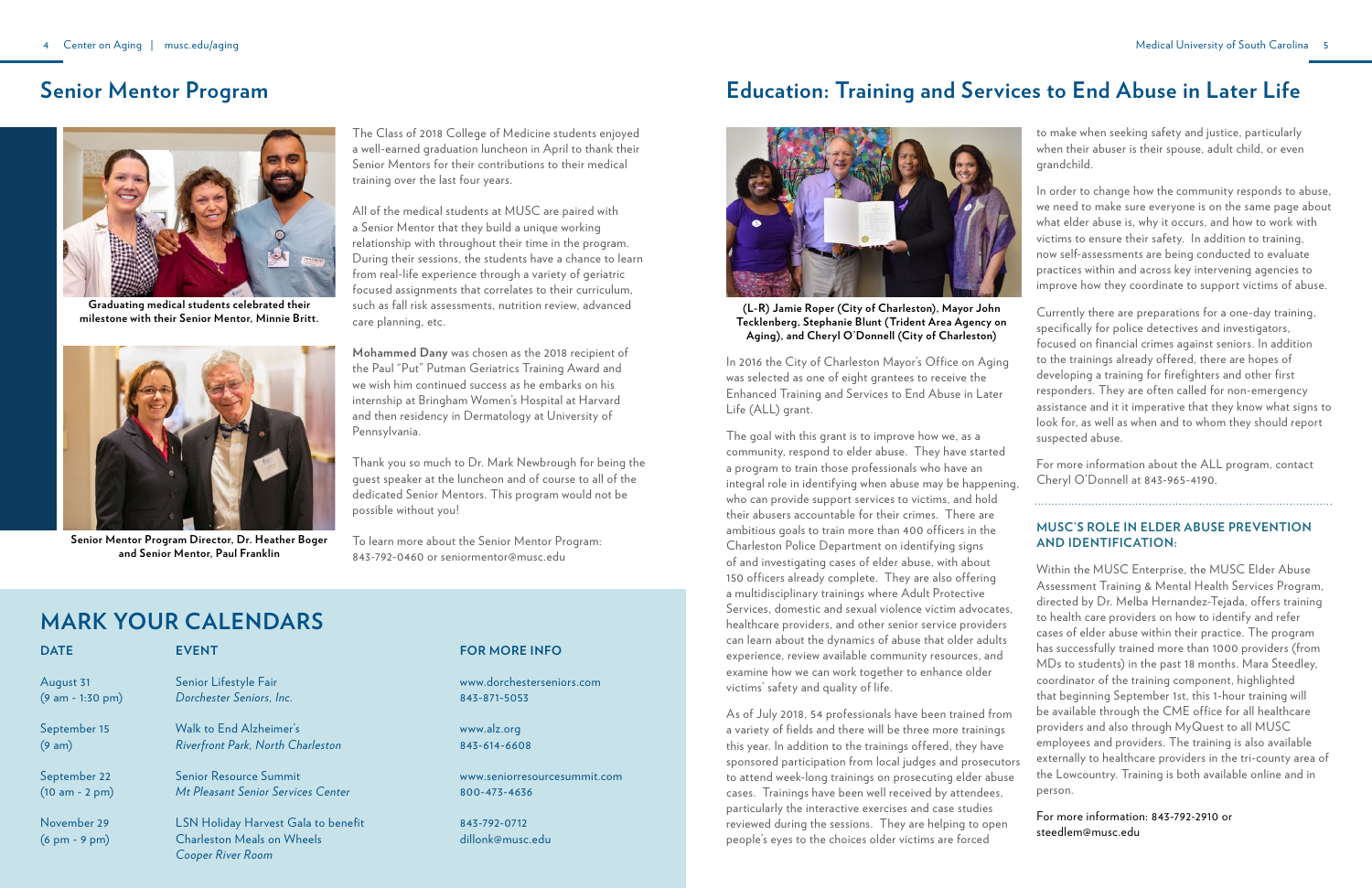### **Research: Meet Addie Middleton, PhD, DPT**

Dr. Addie Middleton is a tenure-track faculty in the Division of Physical Therapy at MUSC. She established "big picture" quantitative analysis skills through a BA in Economics with a minor in Mathematical Sciences, followed by a clinical doctorate in physical therapy. Immersion in the clinical field provided a unique perspective for recognizing the issues impacting rehabilitative care. Additionally, she is a Faculty Fellow supported by the Foundation for Physical Therapy's Center of Excellence in Physical Therapy Health Services and Health Policy Research and Training (CoHSTAR) Grant. The focus of her fellowship is training and handson experience conducting mixed methods research in the area of implementation science.

"My research interests are a product of my clinical experiences as a physical therapist. Although I worked in a variety of settings, my first job was in an acute care hospital and my final job was in a skilled nursing/longterm care facility. In both settings, I watched patients cycle through the acute to post-acute continuum, and this cycling was often accompanied by functional decline. My decision to leave full-time clinical practice was motivated by my desire to play a role in the development and implementation of strategies to prevent the decline and sequela (a condition that is the consequence of a previous disease or injury) that can occur among older adults following an illness or injury.

I currently conduct health services research focused on care delivery and outcomes among older adults. Hospitalized older adults spend most of their stay in

bed. Although bed rest may be required during medical management of the precipitating illness or injury, there are detrimental consequences, including loss of lean muscle mass and declines in strength and aerobic capacity. Notably, functional decline occurs during hospitalization, even among previously healthy older adults. Following a hospitalization, many older adults receive post-acute rehabilitative care.

Some of my prior research focused on outcomes among older adults receiving post-acute rehabilitative care. The goal of this care is to improve functional independence; however, recovery is rarely 100%, and patients are often discharged with residual functional limitations.

Subsequently, even after post-acute care, older adults are at increased risk for undesirable outcomes, such as rehospitalizations and institutionalizations. Based on my prior work, I believe functional status should be emphasized as a modifiable risk factor for adverse events across the continuum of care. I am interested in understanding how we can better prevent functional decline and maximize functional recovery among older adults who experience an illness or injury.

Moving forward I hope to continue to contribute to efforts to advance geriatric rehabilitative care and prevent the decline and sequela that can occur among older adults following an illness or injury. Intervening during this critical period to improve functional independence can have long-term impacts, such as reduced health care utilization, ability to "age in place" (community versus institutional setting), and improved quality of life."

### **Service: 2018 MUSC Center on Aging Senior Expo**



**Dr. Addie Middleton is an Assistant Professor in the Division of Physical Therapy and has proved to be a valuable asset to the Center on Aging Executive Committee.**



**"Hospitalized older adults spend most of their stay in bed."**

The 2nd Annual MUSC Center on Aging Senior Expo was on May 24th at the Omar Shrine Convention Center in Mount Pleasant.

Hundreds of seniors, their families and caregivers attended this free event to learn about programs and services available at MUSC, but also throughout the state of South Carolina. Overall health and wellbeing was the focus of the day with over 25 MUSC programs, clinics, and student groups in attendance. Whether guests wanted to sample a taste from the Lowcountry Food Bank's live cooking station, get in a safe and effective work out with the MUSC's Wellness Center demonstrations, or have their hearing screened - there was something for everyone.

Between visiting the more than one hundred vendors, clinicians, and researchers, guests could also watch live presentations to learn about diabetes prevention and management from the Summerville YMCA, ask questions to MUSC's geriatricians, discover the power of yogic breathing in managing stress with Dr. Sundar, and



even win some incredible raffle prizes.

Since overall wellness can mean more than just physical aspects, many of the resources gathered involved specialized services available to help seniors from all walks of life.

In addition to our focus on research and education, the Center on Aging's mission is to continue to create opportunities for the community to become involved in our aim to improve the quality of life for South Carolina's aging population. If you have feedback on this event or suggestions for future events, we would love to hear from you.

You can also continue to learn about events, research, and opportunities throughout the year with our Facebook page: @MUSCCenterOnAging.

Contact:

Kelly Franklin, CoA Administrative Coordinator Phone: 843-792-0712 or email: dillonk@musc.edu

**Dr. Newbrough and Dr. Marwell took audience questions. MUSC volunteer, Margaret Eargle, explained the Senior Mentor Program.**



**Physical therapy students performed free screenings. MUSC Wellness Center led group exercises.**